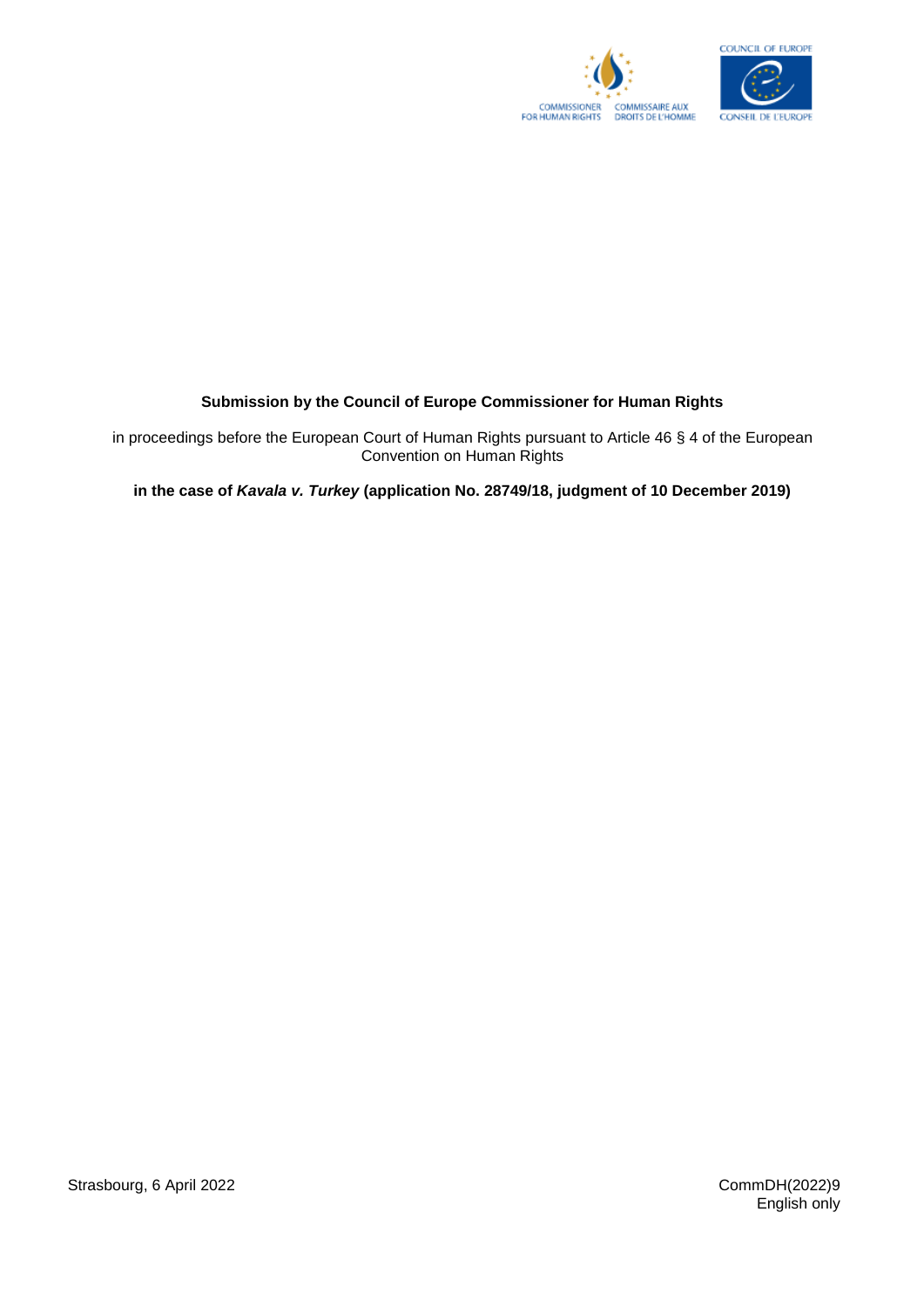## **Introduction**

- 1. Further to her correspondence with the European Court of Human Rights (hereinafter: 'the Court') in March 2022, the Commissioner hereby submits her comments in the case of *Mehmet Osman Kavala v. Turkey***.** These proceedings concern the question referred to the Court by the Council of Europe Committee of Ministers (hereinafter: 'the Committee of Ministers) as to whether Turkey has failed to fulfil its obligations under Article 46 § 1 of the Convention with particular regard to the Court's indication under Article 46 and the individual measures required.
- 2. According to her [mandate,](https://search.coe.int/cm/Pages/result_details.aspx?ObjectID=09000016805e305a) the Commissioner fosters the effective observance of human rights; assists member states in the implementation of Council of Europe human rights instruments, in particular the Convention; identifies possible shortcomings in the law and practice concerning human rights; and provides advice and information regarding the protection of human rights across the region. The Commissioner has a specific role with regard to human rights defenders further to the adoption of a Declaration by the Council of Europe Committee of Ministers on 6 February 2008, inviting the Commissioner to provide strong and effective protection for human rights defenders, notably by continuing to meet with a broad range of defenders during country visits and to report publicly on the situation of human rights defenders.<sup>1</sup>
- 3. The importance of prompt, full and effective implementation of the judgements of the European Court of Human Rights for the authority of the Court and the Convention system as a whole, has been consistently highlighted by the successive Commissioners. Noting that the authority and the efficiency of the human rights protection system based on the Convention is undermined where national authorities choose not to fully comply with judgments of the Court, the previous Commissioner called non-implementation of the Court's judgement a shared responsibility. 2
- 4. Thus, with the present submission the Commissioner aims to contribute to the protection of the Convention system by assisting the Court in ruling on whether Turkey has fulfilled its obligation under Article 46 § 1 of the Convention. The Commissioner has been closely monitoring the situation of Osman Kavala as an emblematic illustration of the serious challenges facing human rights defenders in Turkey in general. This submission draws on her extensive work in this context, in particular her third party intervention of 20 December 2018 before the Court in this case<sup>3</sup> and the submission to the Committee of Ministers in the context of the Committee's supervision of the execution of the judgement (hereinafter: 'Rule 9 submission'). <sup>4</sup> Section I of the present submission provides the Commissioner's observations on the implementation by Turkey of individual measures required by the Court's judgement relating to the applicant's detention. In Section II, the Commissioner seeks to place the same issue in the broader legal and political context prevailing in Turkey, which she finds crucially important for assessing whether Turkey has acted in good faith and in a manner compatible with the "conclusions and spirit" of the judgment.

## **I. Implementation by Turkey of individual measures relating to the applicant's detention**

5. According to the Court's case-law, the whole structure of the Convention rests on the general assumption that public authorities in the State party act in good faith. That structure includes the supervision procedure, and the execution of judgments should also involve good faith and take place in a manner compatible with the "conclusions and spirit" of the judgment. Moreover, the importance of the good faith obligation is paramount where the Court has found a violation of Article 18, the object and purpose of which is to prohibit the misuse of power. <sup>5</sup> The Court has also held that the Convention is intended to guarantee not rights that are theoretical or illusory but rights that are practical and effective, and that these principles extend equally to the execution process.<sup>6</sup>

6 Ibid. para 215.

-

<sup>1</sup> [Declaration](https://search.coe.int/cm/Pages/result_details.aspx?ObjectID=09000016805d3e52) of the Committee of Ministers on Council of Europe Action to improve the protection of human rights defenders and promote their activities, adopted on 6 February 2008.

<sup>2</sup> Commissioner for Human Rights of the Council of Europe, Human Rights Comment [Non-implementation of the Court's](https://www.coe.int/en/web/commissioner/-/non-implementation-of-the-court-s-judgments-our-shared-responsibility)  [judgement: our shared responsibility,](https://www.coe.int/en/web/commissioner/-/non-implementation-of-the-court-s-judgments-our-shared-responsibility) 23 August 2016.

 $3$  [Third party intervention](https://www.coe.int/en/web/commissioner/-/commissioner-mijatovic-intervenes-before-the-european-court-of-human-rights-in-the-case-of-mehmet-osman-kavala-v-turkey) by the Council of Europe Commissioner for Human Rights, under Article 36 paragraph 3, of the European Convention on Human Rights Application no. 28749/18, *Mehmet Osman Kavala v. Turkey*, 20 December 2018.

[Submission](https://www.coe.int/en/web/commissioner/-/the-turkish-authorities-should-release-osman-kavala-and-take-far-reaching-measures-to-prevent-the-misuse-of-detentions-on-remand) by the Council of Europe Commissioner for Human Rights under Rule 9.4. of the Rules of the Committee of Ministers for the supervision of the execution of judgements and the terms of friendly settlements in the case of *Kavala v. Turkey (*application no. 28749/18, judgment of 10 December 2019)*,* 18 June 2020. 5

*Ilgar Mammadov v Azerbaijan*, Grand Chamber [judgment](https://hudoc.echr.coe.int/eng?i=001-193543) of 29 May 2019 in proceeding pursuant to Article 46 § 4 of the Convention, para. 214.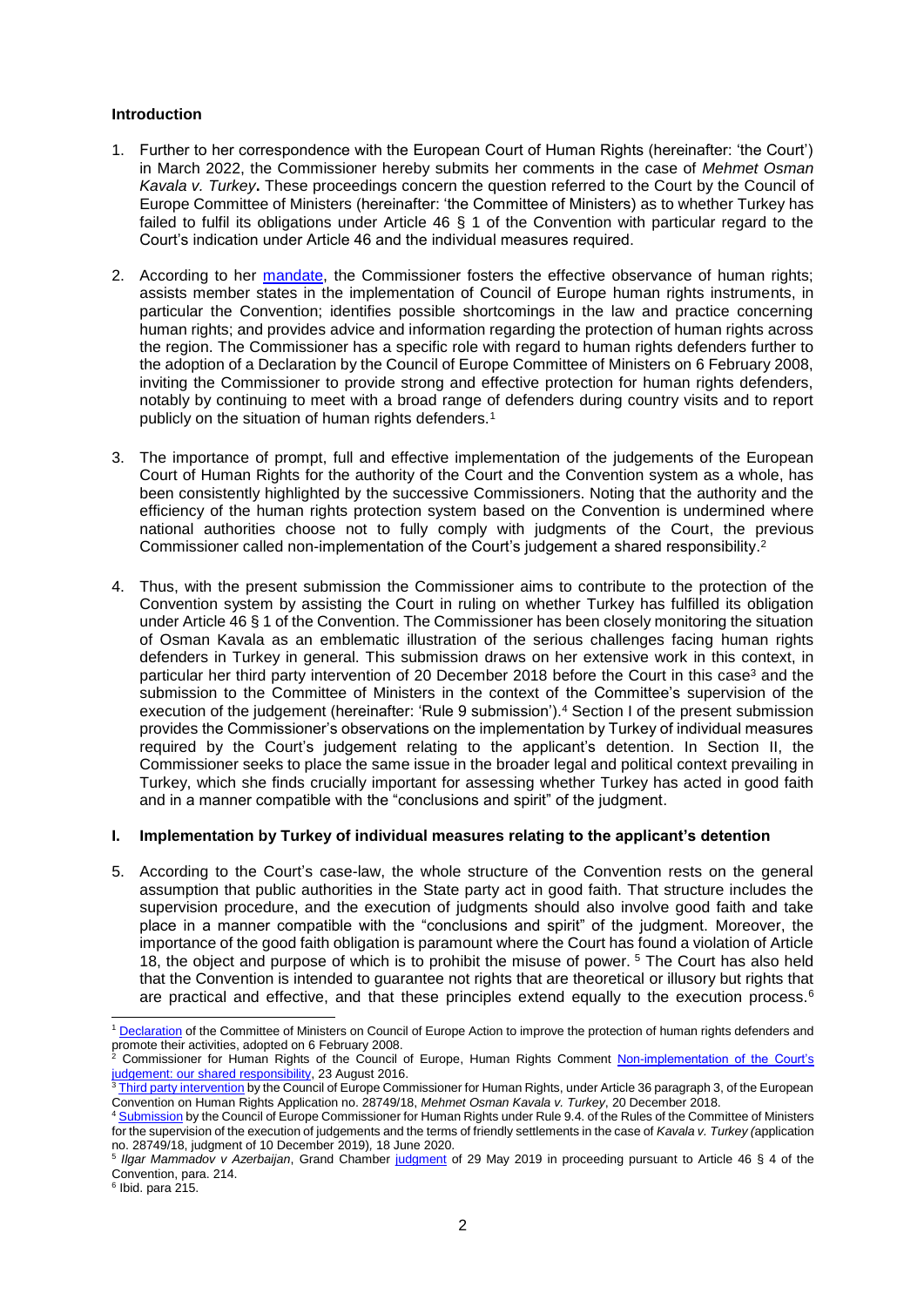Finally, the Court has held that under Article 46 of the Convention in exercising their choice of individual measures, the State party must bear in mind their primary aim of achieving *restitutio in integrum.* <sup>7</sup>

- 6. In its judgement of 10 December 2019, the Court found that the applicant's arrest and pre-trial detention took place in the absence of evidence to support a reasonable suspicion he had committed an offence (violation of Article 5, paragraph 1, of the Convention) and pursued an ulterior purpose, namely to silence him and dissuade other human rights defenders (violation of Article 18 taken in conjunction with Article 5, paragraph 1).The Court considered that the government must take every measure to put an end to the applicant's detention and to secure his immediate release.<sup>8</sup>
- 7. Prior to initiating the present proceedings by an interim resolution adopted on 2 February 2022, the Committee of Ministers adopted seven decisions and two interim resolutions in this case, recalling the obligation of *restitutio in integrum* and calling for measures to restore the applicant as far as possible to the position he would have enjoyed had the violations not occurred, while stressing that such measures should be compatible with the conclusions and spirit of the Court's judgment, involving good faith on the part of the respondent State, which is of paramount importance where the Court has found a violation of Article 18.
- 8. In their submission in the present proceedings of 2 February 2022, the Turkish government asserted that "Turkey has never refused to implement any judgement of the European Court of Human Rights and certainly does not refuse to abide by the Kavala judgement". This was underpinned by the government's argument that the applicant's current detention is based on a charge related to espionage (Article 328 of the Turkish Criminal Code) that has not been brought before the Court, and that is currently being examined by the 13<sup>th</sup> Istanbul Assize Court.
- 9. The Commissioner has already addressed such assertions. In her Rule 9 submission, she noted that some of the evidence used to substantiate the charges related to espionage, mainly concerning the applicant's contacts with H.J.B cannot be considered as new. She also noted that these facts were already part of the original investigation against the applicant and had been accordingly scrutinised by the Court and rejected as not providing a sufficient basis for reasonable suspicion for the purposes of Article 5 of the Convention. The Commissioner reiterates that, were it to be accepted that Turkey is absolved of its obligation under Article 46 to execute this judgement due to the mere requalification of the offence by using the same, *a priori* lawful acts as basis for the detention, this would void the obligation of its substance by allowing the indefinite detention of the applicant simply by continuing to modify the charges.
- 10. In this regard, the Commissioner notes that legal reclassification of facts already assessed as insufficient by the Court to justify the applicant's detention has featured in subsequent cases before the Court against Turkey. In the judgement<sup>9</sup> in one such case raising issues under Article 18 in conjunction with Article 5, the Court held that "instituting new criminal investigations in relation to facts previously considered insufficient to justify detention, by means of a new legal classification, would make it possible for the authorities to circumvent the right to liberty". This has led the Court to consider in that case that "the continuation of the applicant's pre-trial detention, on grounds pertaining to the same factual context, would entail a prolongation of the violation of his rights as well as a breach of the obligation on the respondent State to abide by the Court's judgment in accordance with Article 46 § 1 of the Convention", and to conclude that "the respondent State must take all necessary measures to secure the immediate release of the applicant."
- 11. The Commissioner considers that the authorities have taken steps to circumvent the applicant's right to liberty, having as priority to keep him in detention, and that they have therefore not acted in good faith and in a manner incompatible with the "conclusions and spirit" of the judgment. This can be illustrated notably by the failure of the prosecutor to adduce any evidence showing a reasonable suspicion that the applicant "obtained information which is classified on national security concerns or foreign political interests with the intention of spying on political and military affairs" (Article 328 of the Turkish Criminal Code). The Commissioner recalls the well-established case-law of the Court according to which "reasonable suspicion" means the existence of facts or information which would
- 1  $<sup>7</sup>$  Ibid. para. 150.</sup>

<sup>8</sup> *Kavala v. Turkey*, [judgment](https://hudoc.echr.coe.int/eng?i=001-199515) of 10 December 2019, paras. 239 and 240.

<sup>&</sup>lt;sup>9</sup> Selahattin Demirtaş v. Turkey (No.2), Grand Chambe[r judgment](https://hudoc.echr.coe.int/eng?i=001-207173) of 22 December 2020, paras. 440, 441 and 442.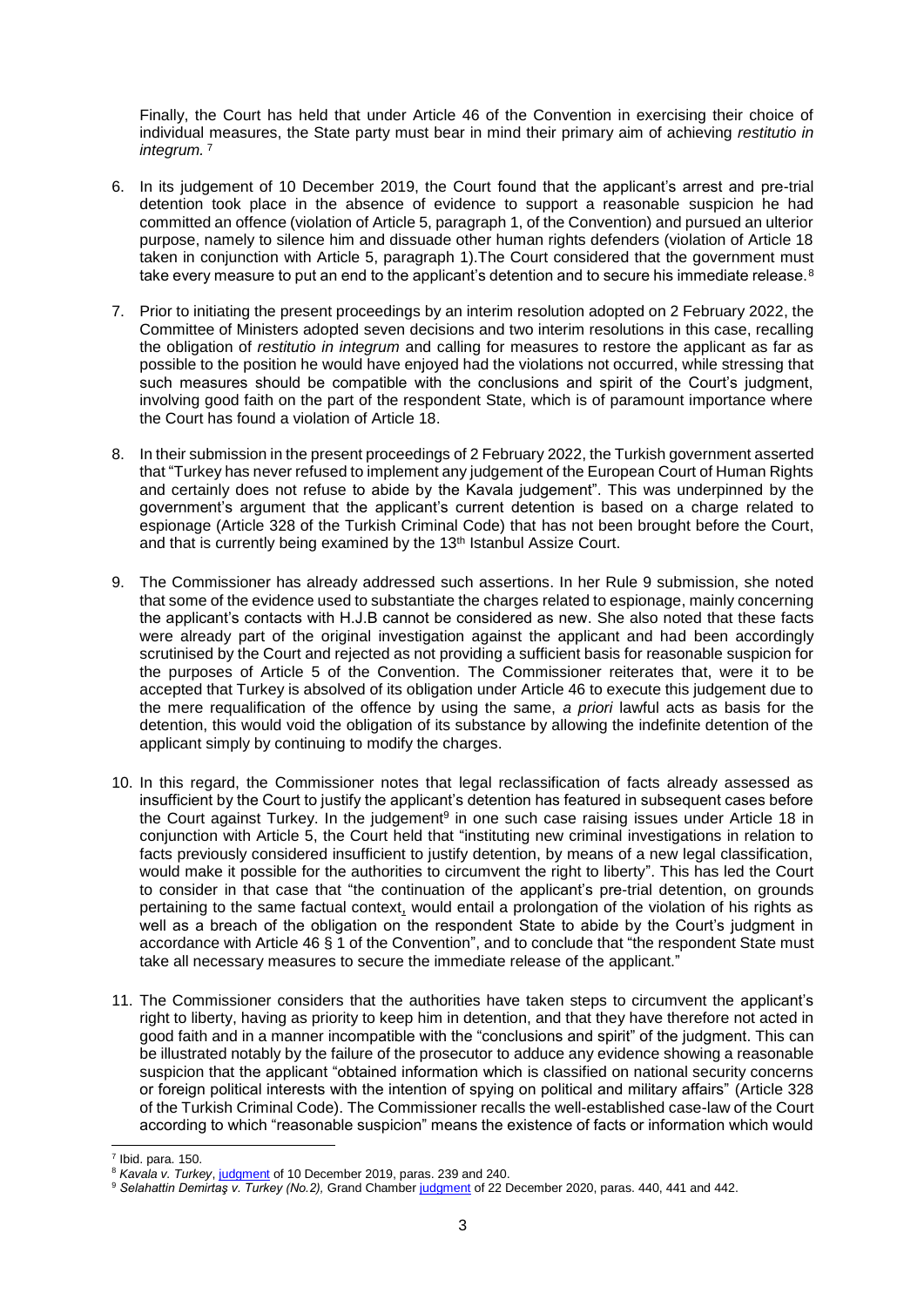satisfy an objective observer that the person concerned may have committed the offence. In light of that standard, the Commissioner reiterates that evidence of mere contact with a suspect is an unacceptably low threshold to justify the detention of a person for such a serious offence or to satisfy exigencies of legal certainty.<sup>10</sup>

12. In this connection, the Commissioner finds particularly noteworthy that seven of the 15 judges of the Turkish Constitutional Court, including the president and the vice-president of the Court, voted against the majority decision of 29 December 2020 finding no violation of the applicant's right to liberty and security under Article 19 of the Constitution, all of them submitting their dissenting opinions. In particular, in his dissenting opinion, Mr Zühtü Arslan, the President of the Constitutional Court, concluded "that neither the strong indication as to the commission of the offence of political or military espionage for which the applicant was detained, nor even a simple suspicion could be raised. […] [I]t is understood that the strong indication as to the commission of the offence, which is a prerequisite for the applicant's detention for the offence of political or military espionage, could not be established. Therefore, I believe that the detention measure imposed on the applicant for the said offence is unlawful."<sup>11</sup>

## **II. Some aspects concerning the prevailing legal and political context**

- 13. Considering the paramount importance that the Court attaches to the good faith obligation where it has found a violation of Article 18, the Commissioner finds it relevant to briefly recall some aspects concerning the legal and political context within which the applicant's detention occurred and is maintained. In her Rule 9 submission, the Commissioner stressed that the fact that the President of the Republic immediately and openly criticised the acquittal of the applicant by the trial court, by qualifying it as a "manoeuvre", in a case where the European Court of Human Rights had already established a clear link between the President's statements and the prosecutor's actions, was a strong indication that the same dynamics which led to finding a violation of Article 18 in conjunction with Article 5 § 1 were still in operation regarding the applicant. She also noted that the three judges who acquitted the applicant were immediately subjected to disciplinary investigations by the Turkish Council of Judges and Prosecutors, prompting a reaction by the Secretary General of the Council of Europe who drew attention to the strong chilling message sent to the Turkish judiciary by this action. 12
- 14. The Commissioner observes that the prosecutor has continued to ignore Turkey's obligations under the Convention, by pursuing criminal proceedings against the applicant based on the same evidence and facts that the Court's judgment found to be insufficient to show a reasonable suspicion that the applicant committed a criminal offence. As already noted by the Commissioner in her Rule 9 submission, unlike the three judges who decided to follow the Court's reasoning in this case, to the Commissioner's knowledge, the prosecutor has not faced any disciplinary consequences for his actions. The Commissioner also finds of relevance statements from the applicant's lawyers that in his final opinion of 4 March 2022, submitted to the Istanbul 13th Assize Court in the criminal proceedings against the applicant, the prosecutor requested the applicant's conviction and sentencing only in relation to the charges related to the so-called Gezi events (under Article 312 of the Turkish Criminal Code). In the Commissioner's opinion, this corroborates the conclusion that the charge of espionage was introduced solely with the aim of keeping the applicant in detention. This, and the timing of detention requests introduced by the prosecutor, clearly show that this aim prevailed over complying with a binding judgement of the Court.
- 15. Furthermore, the Commissioner considers that repeated public statements by high-level officials against the applicant's release and anticipating the expected outcome in the ongoing criminal proceedings against him do not only contravene the principle of presumption of innocence, as a fundamental principle of the right to a fair trial, but are a further confirmation that the applicant's ongoing detention is motivated by the same ulterior purpose found by the Court, and that the authorities have not acted in good faith.

1

 $10$  See, Commissioner's Rule 9 submission in this case, para. 9.

<sup>11</sup> See, [Communication](https://hudoc.exec.coe.int/eng?i=DH-DD(2021)391E) from the authorities of 12 April 2021, in *the case of Kavala v. Turkey*, including an English translation of the Turkish Constitutional Court judgement of 29 December 2020 (the judgement was published in the Official Gazette on 23 March 2021).

<sup>12</sup> See, Commissioner's Rule 9 submission in this case, para. 10.